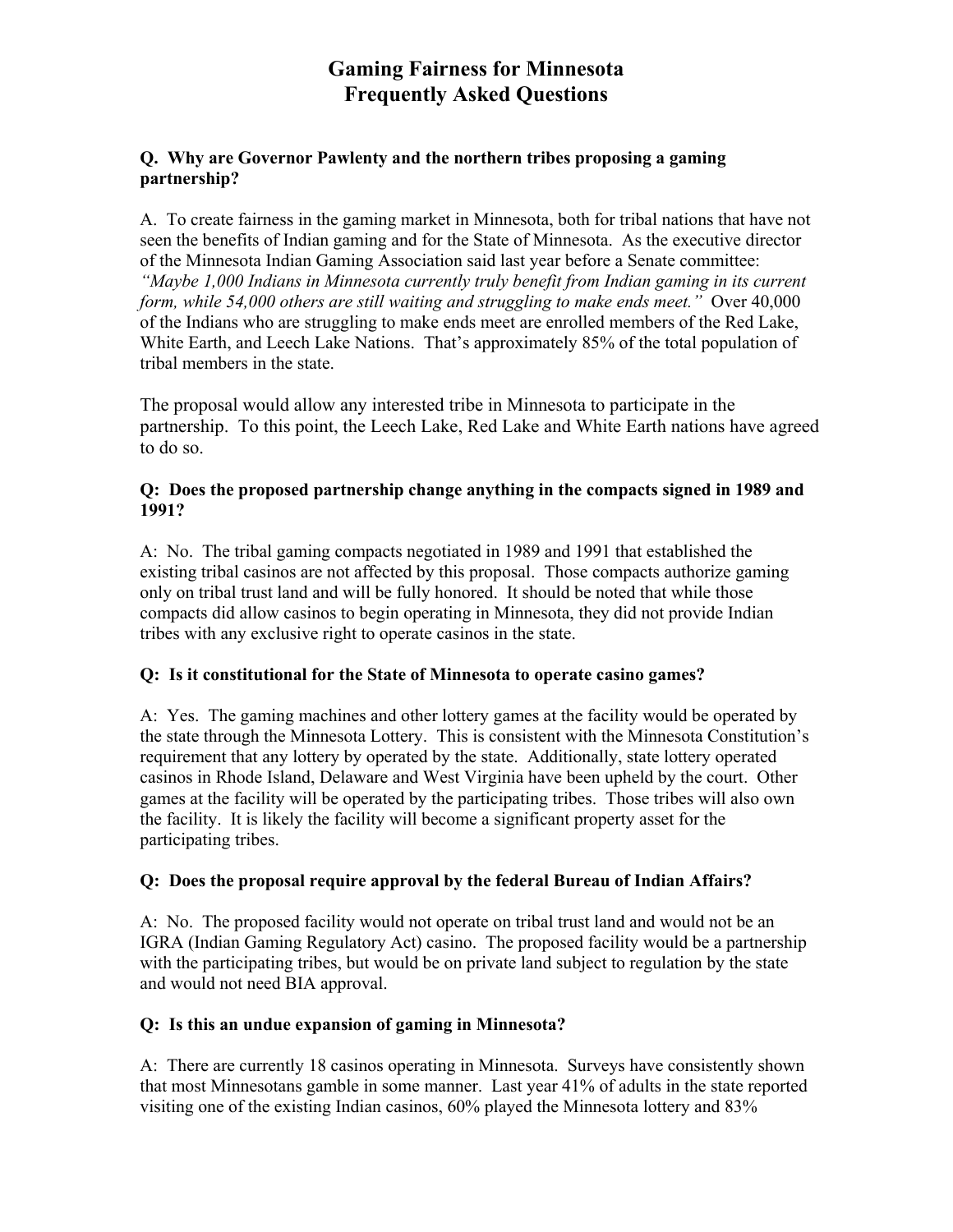participated in some form of gaming.<sup>1</sup> The overwhelming majority of those who visit Minnesota casinos go for entertainment and use the facilities responsibly. Most adults are capable of making appropriate decisions for themselves. There are some who develop problems with gambling. This proposal provides funding to make our strong state services for compulsive gaming even better.

## **Q: Does casino gaming lead to an increase in crime?**

A: In reviewing crime data collected by the Minnesota Bureau of Criminal Apphrension, there is no noted increase in crime in the communities where the existing 18 casinos are operated.

A study by the National Institute of Justice found that overall casinos do not have any systematic effect on crime. Data was collected from police departments in seven cities with gambling. Three communities experienced an increase in crime, three saw crime decreased significantly and in one city there was no change.<sup>2</sup>

## **Q: Does casino gaming prey on the elderly?**

A: A 2003 study funded by the National Institute of Justice looked at the differences between elderly casino gamblers and younger gamblers in eight areas that had new casinos. The report said the data "do not support the view that casino gambling is a major threat to the elderly, preying on the aged and leading them to destructive gambling practices." The study also said that the elderly "generally exercise better money management and experience proportionally fewer gambling problems than the general population."<sup>3</sup>

A study here in Minnesota had similar results. Researchers at the College of St. Benedict/St. John's University and St. Cloud State University wrote that there is "no evidence that casino gambling activities threaten [older Minnesotans'] well being. For most respondents the social benefits were the most salient parts of this activity and they were well aware of the danger signs of problem behaviors. … Public concerns and media images may be based on socially constructed assumptions and fears."<sup>4</sup>

# **Q: Does casino gaming prey on the poor?**

 $\overline{a}$ 

A survey conducted by NFO WorldGroup found that casino customers are not poor, but have higher incomes than the average U.S. household. The median household income of U.S. casino customers in \$50,716, compared to \$42,228 for the overall U.S. population. According to the same survey, casino customers are more likely to have attended college and hold a white-collar job than the average American.

# **Q: What will the host community receive from the casino?**

<sup>&</sup>lt;sup>1</sup> Minnesota Lottery annual survey taken in April 2004, "Gambling in Minnesota: An Overview," (September 2004)

<sup>2</sup> B. Grant Stitt et al., "Does the Presence of Casinos Increase Crime? An Examination of Casino and Control Communities," *Crime & Delinquency Vol.49 Issue: 2* (2003), 253-284

<sup>3</sup> B. Grant Stitt et al., "Gambling Among Older Adults," *Experimental Aging Research 29* (2003): 189-203

<sup>4</sup> Janet Hope and Linda Havir, "You Bet They're Having Fun! Older Americans and Casino Gambling," *Journal of Aging Studies 16*, no. 2 (May 2002): 177-97